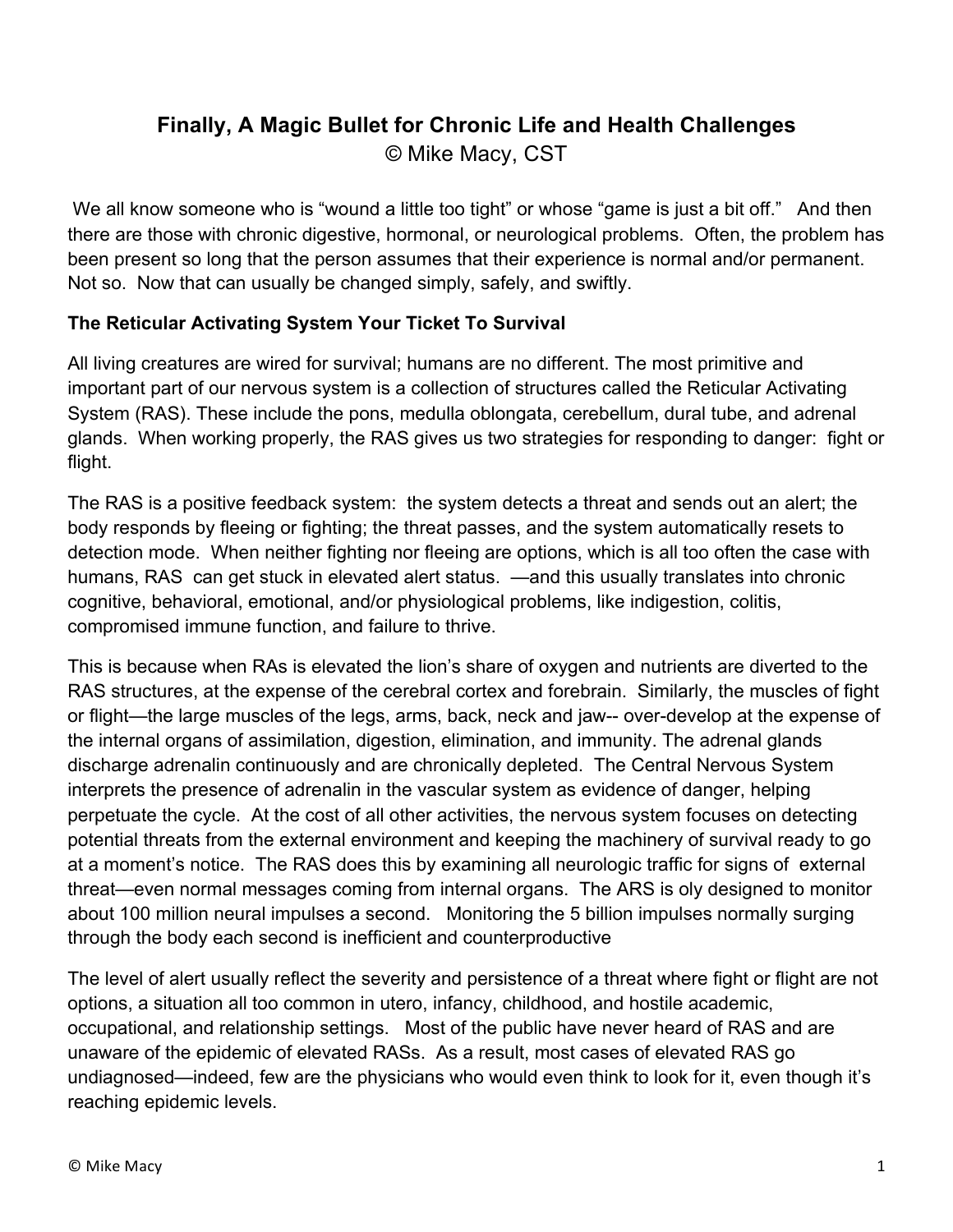You'd be surprised at the range of in-utero exposures that can peg a newborn's RAS to the ceiling, for example. These include exposure to caffeine, nicotine, alcohol, anesthesia, recreational drugs, pharmaceuticals, pesticides, herbicides, and other chemicals, or prolonged tension, anger, violence and threat of violence. Trauma at the time of birth (such as complications, inductions, caesarians, forceps, spinals, delays while waiting for a physician, etc.) can cause the RAS to get stuck in full alert. And then there's childhood and all its potential exposures.

It shouldn't be surprising, therefore, that so many children fidget, can't focus, or are overly aggressive or passive. It shouldn't be surprising that so many adults have mysterious ailments and symptoms or chronic cognitive, emotional or adaptive challenges. No wonder there are so many adrenalin junkies and extreme sports enthusiasts! Their antics can be seen as their way of squeezing a palpable amount of adrenalin from their adrenal glands or crude attempts at resetting their RASs. Some day, we'll look back and marvel that there were so many otherwise highfunctioning people stuck in fight or flight.

## **Resetting RAS: Your Ticket To Thrival**

Without external threats, or once RAS has been reset, normal physiological functions proceed. The cerebral cortex gets its full share of blood, cerebral spinal fluid, oxygen and other nutrients. Our digestive systems return to assimilation, digestion, and elimination. The big muscles of fight or flight relax. Our immune system goes back on-line. A perfect example of normal RAS functioning are the grazing herds of Africa, which run like the dickens to escape lions and then moments later calmly return to grazing while the big cats dine nearby on a former member of the herd.

So, how can you tell if your RAS is set too high and needs to be reset? Having read this far, you may already know. Signs include persistent life or health challenges despite one's best efforts and intentions. Likely suspects include kids who can't concentrate, dads who never came home from the war, and overwhelmed moms. Essentially, anyone with a history of exposure to toxins, stress, or violence is a prime candidate for resetting RAS, as are those who have serious breathing or circulatory challenges.

#### **A Simple Self Test**

Take a few deep breaths. Even if you've never done anything like this before, be positive. Ask your body if your RAS is set too high. Wait to hear the answer in your mind. Allow it to come up. Whatever it is, trust it. If the answer is yes, ask whether it would be good to have it lowered. If that answer is yes or maybe, please call for more information or an appointment.

#### **The Mechanics of A Reset**

The body knows when a reset is necessary and appropriate and will actually direct the work. Sometimes, it's simply a matter of permission, of your giving yourself permission. Frequently, resets involve releasing mechanical restrictions in the brain and other structures. This may entail emotional releasing. Either way, resets can typically be done in a session or two and the body will